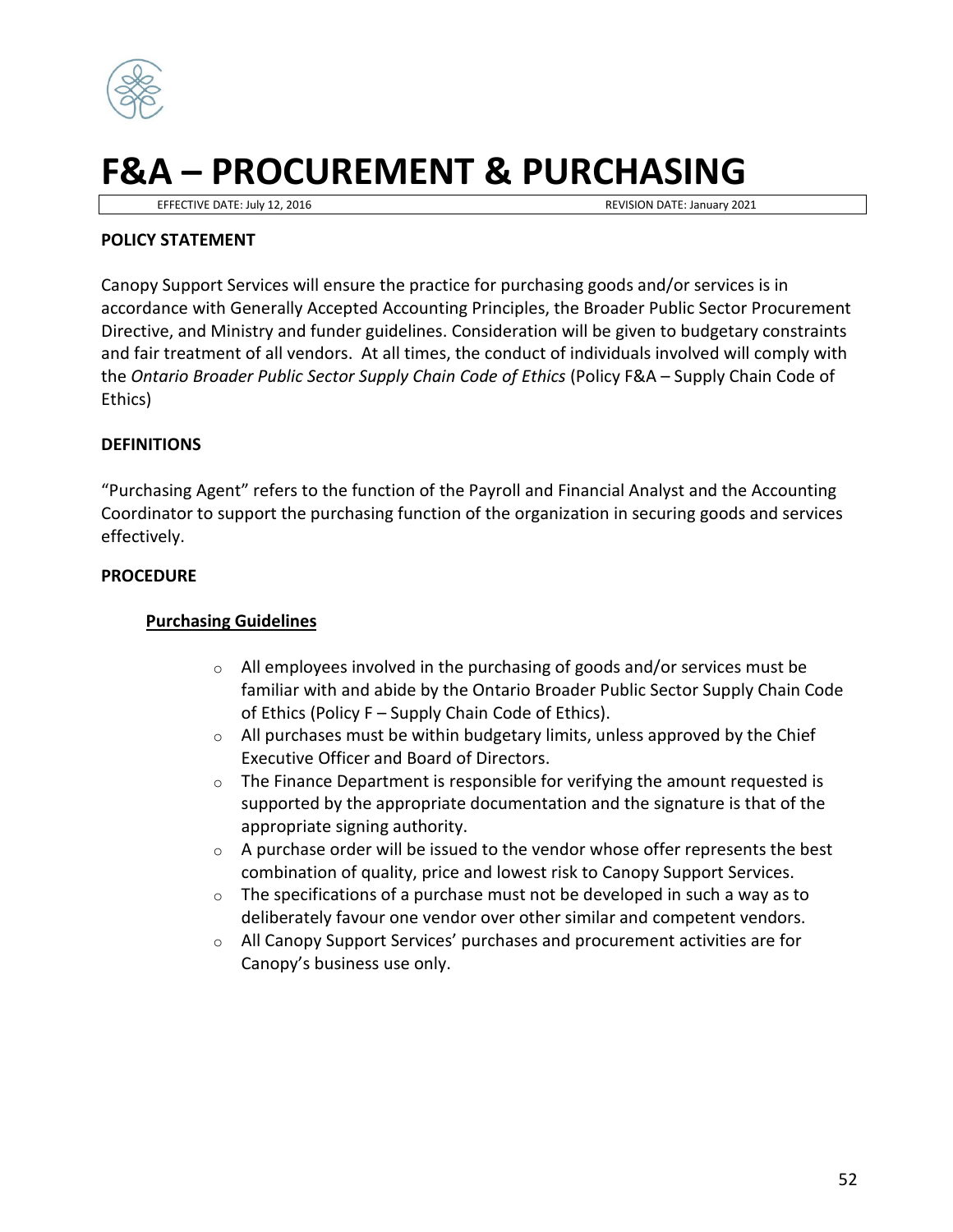

## **Purchasing Process**

- o To ensure adequate segregation of duties, requests for purchases will be initiated by:
	- completing an F.9 Purchase Order Form or an F.5 MasterCard Purchase Form;
	- submitting the completed form(s) to the applicable Manager for review and authorization; and
	- submitting the authorized form(s) to the Purchasing Agent.
- $\circ$  The Purchasing Agent is assigned with gathering all requests for purchases, investigating the best source for the item/service while considering the needs of the program/agency, reviewing the budgetary constraints, maintaining a running knowledge of available inventory, and recognizing the buying trends of the agency.
- $\circ$  The Vendor of Record (VOR) purchasing avenue will be used as much as possible and will be one of the three quotes obtained on larger purchases.
- $\circ$  The Purchasing Agent will make the purchase on account, request an invoice be submitted to Finance, or use the agency credit card depending on the amount, source, and urgency of the purchase.
- $\circ$  All figures mentioned in the Purchasing Policy are net of GST/HST thus considering no GST/HST rebate.

## **Quote Requirements**

- $\circ$  For goods and/or services up to \$4,999.99 2 quotes, by telephone or written
- $\circ$  For goods and/or services \$5,000.00 \$24,999.99 3 written quotes
- $\circ$  For goods and/or services \$25,000.00 \$99,999.99 3 written quotes obtained through an open and transparent competitive process
- $\circ$  For goods and/or services over \$100,000.00 open and transparent competitive process

## **Approvals & Authority**

- $\circ$  Any purchases up to \$500.00 are approved by the applicable Manager with a limit of \$2500.00 for the Quality Assurance and Operations Manager and Financial Controller
- $\circ$  Purchases over \$500.00 and up to \$9,999.99 are approved by the Chief Executive Officer or their designate as appointed by the Board Chair.
- o Any expenses in an approved budget by the Board of Directors can be initiated by the Chief Executive Officer.
- o Unbudgeted expenses: